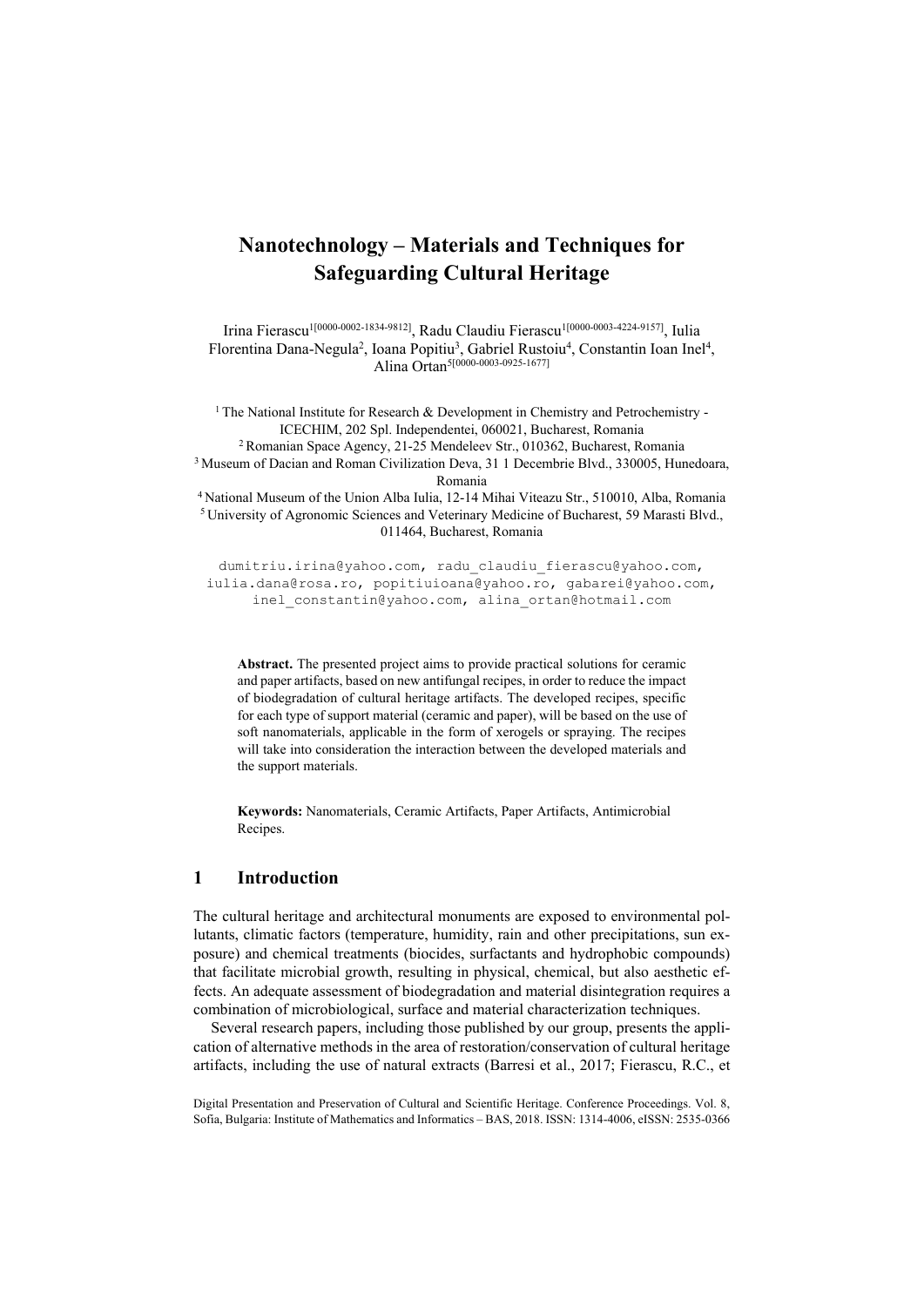al., 2017) and synthesised nanomaterials (Valentini, et al., 2012; Chelazzi et al., 2013; Fierascu, I., et al., 2014; Elhaddad et al., 2018; Fierascu, I., et al., 2018; Quagliarini et al., 2018; Sassoni, 2018).

## **2 Complex Project Description**

The presented project (*Nanotechnology - Innovative Approach with the Development of Materials and Techniques for the Safeguarding of Cultural Heritage*) represents Research Project No. 2 of the Complex Project "Multidisciplinary complex project for monitoring, preserving, protecting and promoting the Romanian cultural heritage" (RO-CHER). The complex project (implementation period 2018-2020), financed in the 2017 national competition "Complex projects realised in RDI consortia" organized by the Executive Unit for Financing Higher Education, Research, Development and Innovation (UEFISCDI) consists of four separate research projects, each having its own partners, implementation methodologies, activities and results. The complex project (coordinator Romanian Space Agency) includes the following research projects:

- Research project 1: Monitoring of cultural heritage objectives using space technologies; coordinator: Romanian Space Agency; partners: University of Agronomic Sciences and Veterinary Medicine of Bucharest and Museum of Dacian and Roman Civilization Deva;
- *Research project 2: Nanotechnology Innovative approach with the development of materials and techniques for safeguarding cultural heritage; coordinator: ICECHIM; partners: Museum of Dacian and Roman Civilization Deva, National Museum of the Union Alba Iulia and University of Agronomic Sciences and Veterinary Medicine of Bucharest;*
- Research project 3: Integrated management (conservation, restoration, protection) of cultural heritage objectives; coordinator: National Museum of the Union Alba Iulia; partners: Romanian Space Agency and ICECHIM;
- Research project 4: Promoting cultural heritage using current digital reconstruction technologies; coordinator: University of Agronomic Sciences and Veterinary Medicine of Bucharest; partners: Romanian Space Agency, ICECHIM, Museum of Dacian and Roman Civilization Deva and National Museum of the Union Alba Iulia.

The specific result indicators of the complex project that will support the further development of project activities in the post-implementation phase are:

- Newly created R&D jobs by implementing the project, 7 new positions will be created for young researchers;
- Patent applications following the implementation of the proposed project, 6 patent applications will be filed;
- Validating technologies and systems and integrating them into the developers' portfolio;
- Reciprocal access of partners to the equipment and technology needed to implement the project;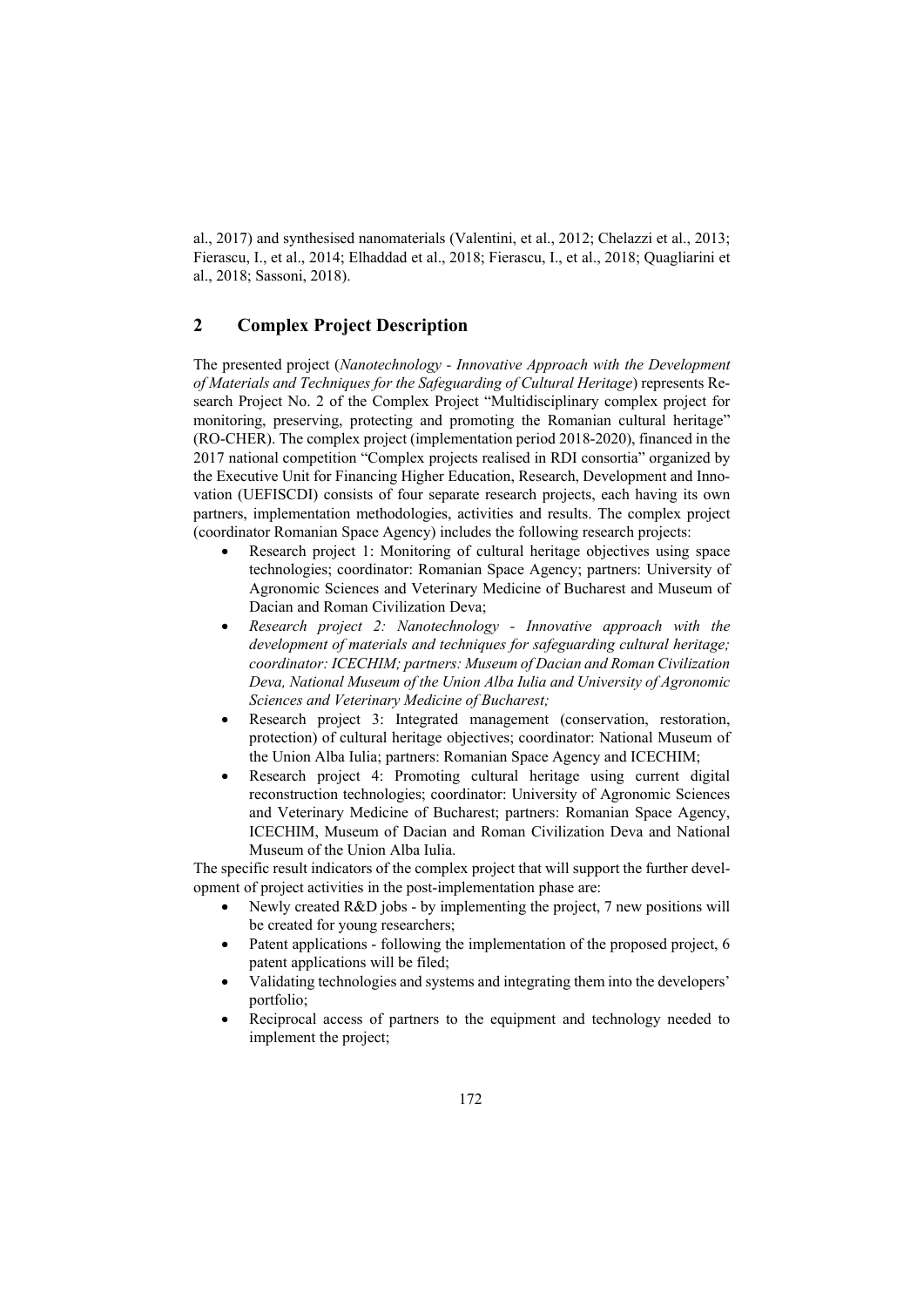- Strengthening the capacity of partner institutions, through development of human resources and research infrastructure;
- A common RDI program correlated with the institutional development plan of each partner (ensuring the sustainability of the collaboration after the completion of the project) - thus developing a cluster of knowledge capable of accessing national and international funds.

## **3 Research Project: Nanotechnology - Innovative Approach with the Development of Materials and Techniques for Safeguarding Cultural Heritage**

The main objective of the project is to provide practical solutions based on new antifungal prescriptions, to reduce the impact of biodegradation of cultural heritage artifacts. The developed, specific for each type of support material (ceramic and paper) will be based on the use of soft nanomaterials and will be applied in the form of xerogels or by spraying. Recipes will be based on mixtures of alkoxide materials, alkaline-earth metal hydroxides and apatite compounds with properties (rigidity, porosity, thermal, expansion coefficient and colour) and controlled dimensions.

#### **3.1 The degree of novelty and complexity**

The exploitation of the synergic action of the materials used and the establishment of an optimal relationship between them constitutes the scientific / technical novelty of the project, as well as the use of the same type of recipe (material) for several types of artefacts - artefacts on ceramic support and papers artefacts. The project can be summarized in relation to the current state of knowledge, as follows:

- The main purpose of conservation science is to develop more sustainable practices and policies in the field of cultural heritage conservation in order to achieve sustainable conservation. The proposed recipe will not only provide scientific and technological growth, but will also provide a significant socioeconomic and cultural advantage, given the possible application of proposed materials in the field of cultural heritage preservation;
- The main elements of difficulty of the proposed topic are: obtaining materials with controlled properties and dimensions and offering practical solutions for preventing biodegradation.

#### **3.2 Specific objectives**

In order to fulfil the general goal of the project, several specific objectives were considered:

 Optimizing nanomaterial synthesis by controlling properties and dimensions for better antifungal effect and material characterization;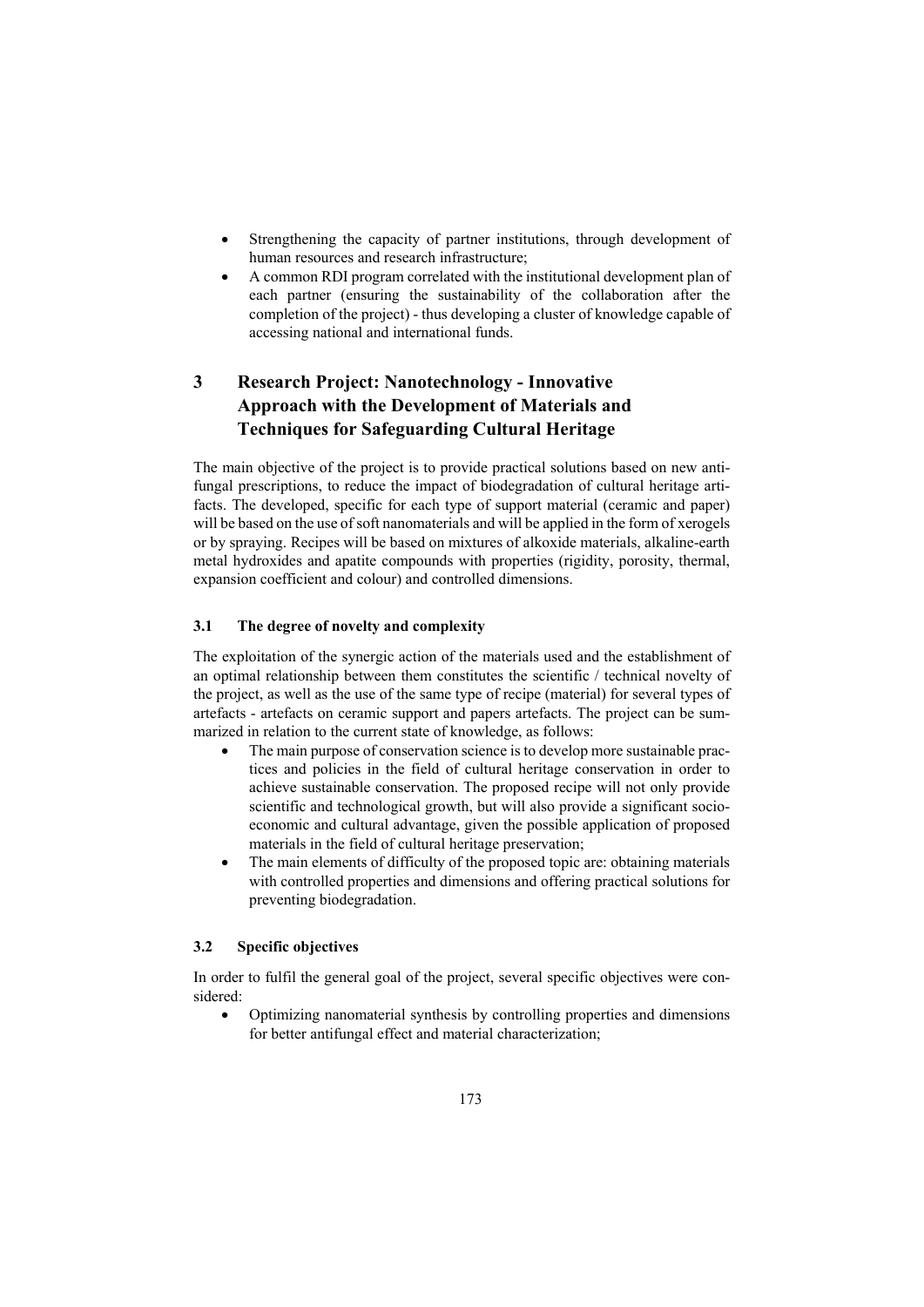- Establishing an optimal ratio of materials in the proposed innovative recipe and exploiting synergistic action;
- Determining the method of application depending on the support material of the artifact;
- Study of the interaction between proposed prescriptions and support materials (archaeometry studies before and after treatment);
- Determining the effectiveness of the proposed recipes, depending on the morphology and properties of the organisms identified in the biodegradation process and the applied procedures;

#### **3.3 Phases of the project**

In the implementation of the project, three phases (one per year) were considered, that are detailed in the following paragraphs.

**Phase 1.** Elaboration of the integrated research strategy in order to obtain innovative materials for conservation / restoration (March 2018 – December 2018). The activities will include:

- The elaboration of working protocols for the preliminary assessment of artifacts and development of improved methods for obtaining soft nanomaterials; the development of improved methods for obtaining soft nanomaterials (alkoxides, alkaline-metal hydroxides and calcium phosphate compounds) and their characterization by various methods (FTIR, DLS, UV-Vis, XRD, EDXRF, ICP-AES, SEM, TEM, etc.)
- Identifying the best methods of application of soft nanomaterials on ceramic support material; development of ceramic laboratory models - simulated artifacts;
- Identifying the best methods of applying soft nanomaterials to paper support material; development of laboratory models of paper stationery - simulated artifacts;
- Identification of vegetation conditions favourable for the development of biodeteriogens - classification of microorganisms that attack the support materials used in the study.

**Phase 2.** Applying the integrated strategy for obtaining soft nanomaterials; establishing the recipe containing innovative nanomaterials and exploiting their synergistic action (January 2019 – December 2019), with the following activities:

- Optimizing the recipes for obtaining soft nanomaterials to control particle size; development of the innovative recipes;
- Evaluation of antimicrobial activity of proposed recipes;
- Evaluation of the physico-chemical interactions of the recipes obtained with the ceramic support material (simulated artifacts);
- Evaluation of the physico-chemical interactions of the recipes obtained with the paper support material (simulated artifacts);

**Phase 3.** Demonstration of the functionality of the proposed solutions for the restoration / preservation of ceramic and paper artifacts (January 20202 – October 2020), with the following activities: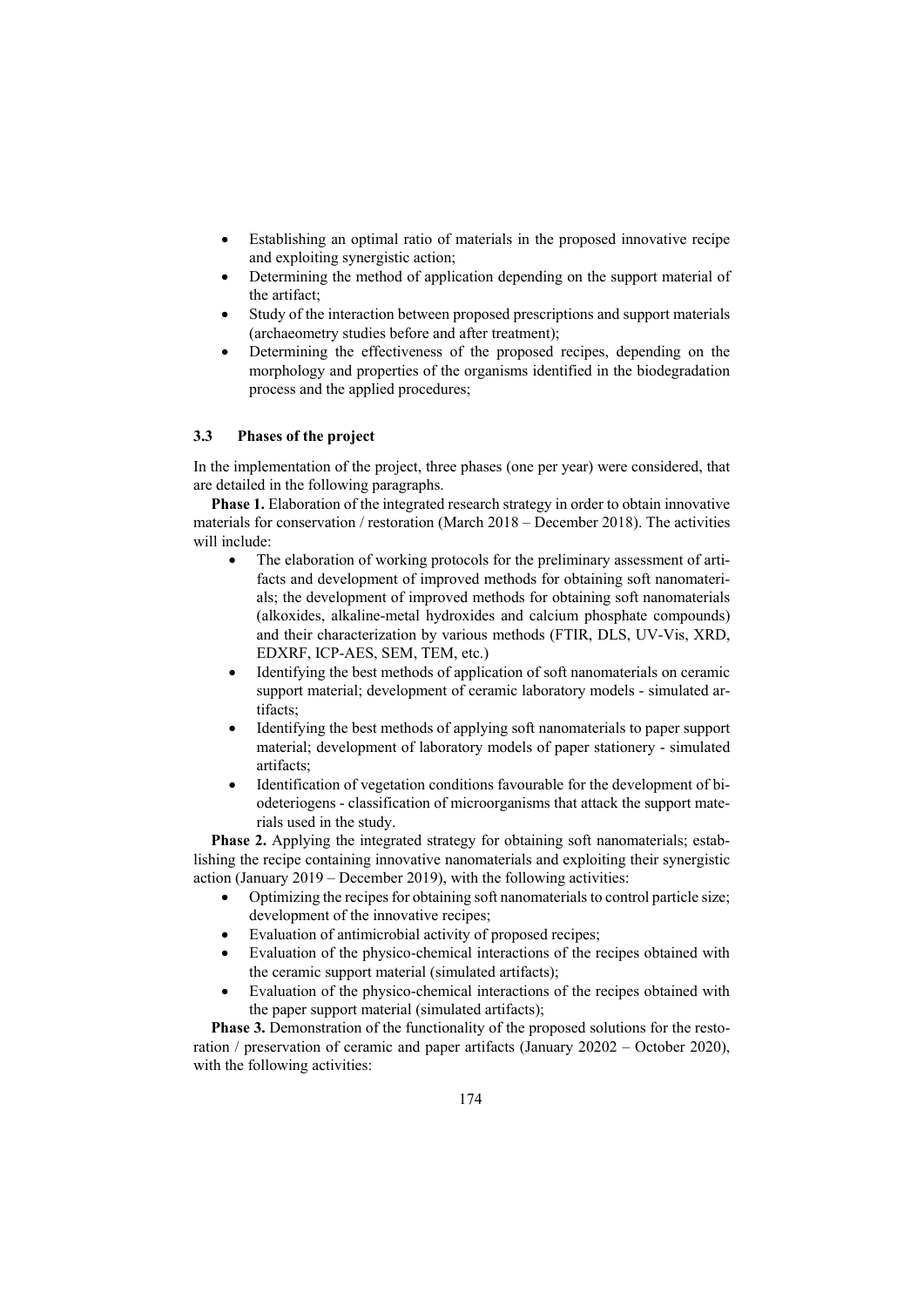- Demonstration of the effectiveness of applying the proposed recipes on ceramic support materials and demonstrating the effectiveness of the treatment; study of the aesthetic, chromatic, etc. effects on the ceramic support material and of the physico-chemical interactions with the real artifacts;
- Demonstration of the effectiveness of applying the proposed recipes on paper support materials and demonstrating the effectiveness of the treatment; study of the aesthetic, chromatic, etc. effects on the paper support material and of the physico-chemical interactions with the real artifacts;
- Demonstration of the effectiveness and functionality of the proposed application methods of the proposed recipes by assessing the antimicrobial activity on the two types of support materials;
- Elaboration of technical documentation for the obtained products.

### **3.4 Expected results**

At the research project level, the following results are expected:

- Two recipes able to reduce the impact of biodegradation of cultural heritage artifacts (one for each type of support materials – ceramic and paper), protected by patent application;
- Protocols for obtaining the innovative recipes;
- Archaeometry protocols;
- Publication of the obtained results (at least three papers in ISI journals);

#### **3.5 Dissemination**

The dissemination of the project and of the results will be realised through:

- The continuous update of the project web site;
- The use of modern communication media (such as the social web-sites);
- Direct meetings with potential stakeholders;
- The dissemination of the project and of the obtained results through paper publication, as well as by presenting papers/poster in at least ten international scientific meetings.

## **4 Conclusions**

The project *Nanotechnology - Innovative approach with the development of materials and techniques for safeguarding cultural heritage* represents one of the four research projects contained in the complex project *Multidisciplinary complex project for monitoring, preserving, protecting and promoting the Romanian cultural heritage* (RO-CHER). The research project proposes the development of innovative recipes, adapted for two types of support materials (ceramic and paper), recipes based on synthesised nanomaterials for reducing the impact of cultural heritage artifacts biodegradation. A very important aspect of the project will be the archaeometry studies performed on the two types of artifacts. Supplementary information can be found at http://ro-cher.rosa.ro.